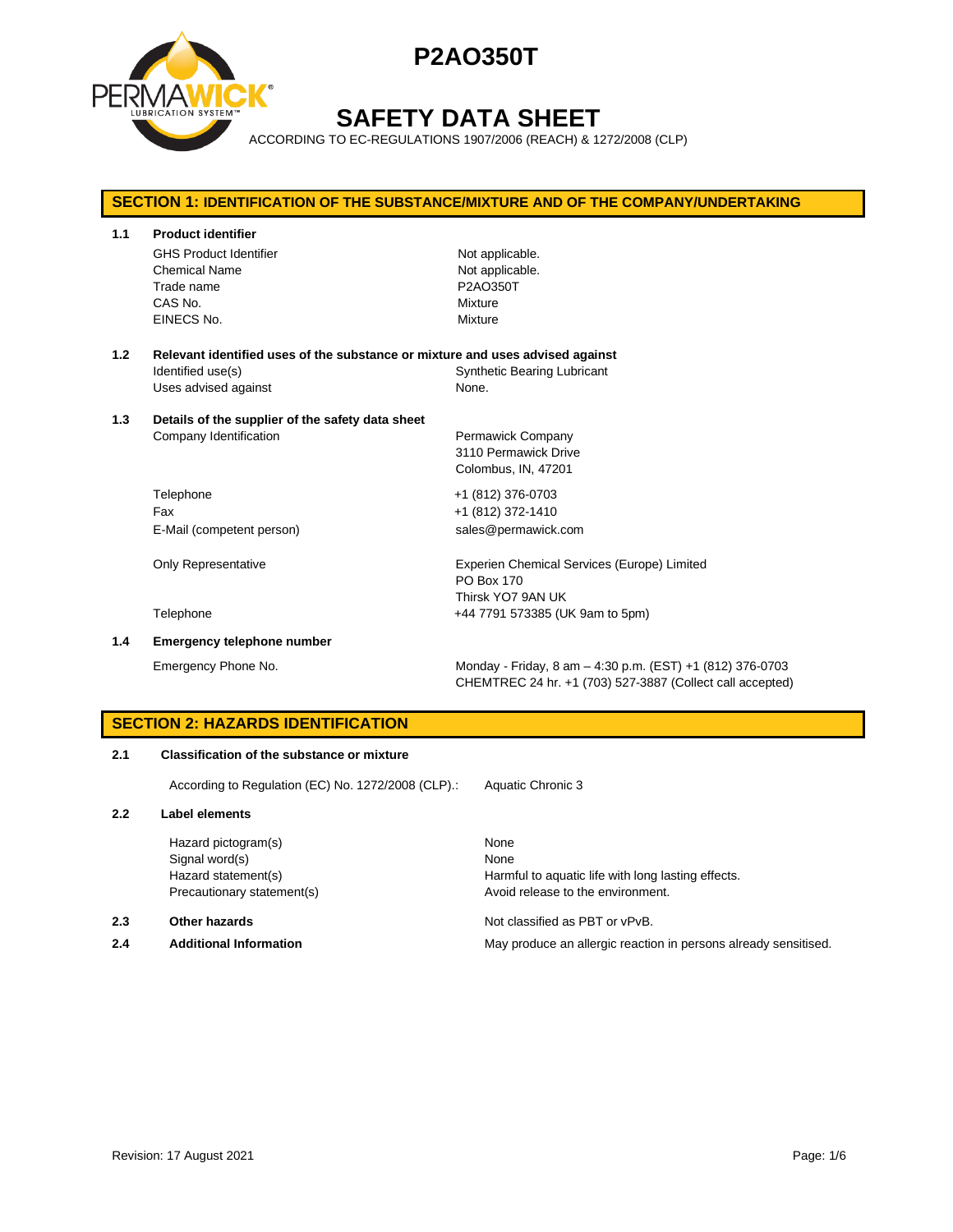## **SECTION 3: COMPOSITION/INFORMATION ON INGREDIENTS**

### **3.2 Mixtures**

Regulation (EC) No. 1272/2008 (CLP).

|                                                         |           | EC No. and | According to Regulation (EC) No. |
|---------------------------------------------------------|-----------|------------|----------------------------------|
| Hazardous ingredient(s)                                 | $%$ W/W   | CAS#       | 1272/2008 (CLP)                  |
|                                                         |           | 215-548-8  | Repr. 2; H361                    |
| tris(methylphenyl) phosphate ^                          | $0 - 1.0$ | 1330-78-5  | Aquatic Acute 1: H400            |
|                                                         |           |            | Aquatic Chronic 1; H410          |
|                                                         |           |            | Skin Irrit. 2: H315              |
| 1-H benzotriazole-1-methanamine, N,N-bis(2-ethylhexyl)- | $0 - 0.1$ | -----      | Skin Sens. 1; H317               |
| methyl- ^                                               |           | 94270-86-7 | Aquatic Acute 1: H400            |
|                                                         |           |            | Aquatic Chronic 2; H411          |

^ Not yet subject to REACH registration.

**3.3 Additional Information -** Substances in the product which may present a health or environmental hazard, or which have been assigned occupational exposure limits, are detailed below. **None**

For full text of H/P phrases see section 16.

## **SECTION 4: FIRST AID MEASURES**



| 4.1 | Description of first aid measures                                             |                                                                                            |  |  |  |
|-----|-------------------------------------------------------------------------------|--------------------------------------------------------------------------------------------|--|--|--|
|     | <b>Inhalation</b>                                                             | Unlikely to be required but if necessary treat symptomatically.                            |  |  |  |
|     | <b>Skin Contact</b>                                                           | Wash affected skin with soap and water.                                                    |  |  |  |
|     | Eye Contact                                                                   | Eyes should be washed with plenty of water. If symptoms occur<br>obtain medical attention. |  |  |  |
|     | Ingestion                                                                     | Unlikely to be required but if necessary treat symptomatically.                            |  |  |  |
| 4.2 | Most important symptoms and effects, both<br>acute and delayed                | None                                                                                       |  |  |  |
| 4.3 | Indication of any immediate medical<br>attention and special treatment needed | None                                                                                       |  |  |  |

|     | <b>SECTION 5: FIRE-FIGHTING MEASURES</b>                         |                                                                                                             |  |  |  |
|-----|------------------------------------------------------------------|-------------------------------------------------------------------------------------------------------------|--|--|--|
| 5.1 | <b>Extinguishing media</b>                                       |                                                                                                             |  |  |  |
|     | -Suitable Extinguishing Media<br>-Unsuitable Extinguishing Media | Extinguish with waterspray, dry chemical, sand or carbon dioxide.<br>None anticipated.                      |  |  |  |
| 5.2 | Special hazards arising from the substance or<br>mixture         | This product may give rise to hazardous fumes in a fire.                                                    |  |  |  |
| 5.3 | <b>Advice for fire-fighters</b>                                  | A self contained breathing apparatus and suitable protective clothing<br>should be worn in fire conditions. |  |  |  |

## **SECTION 6: ACCIDENTAL RELEASE MEASURES**

**6.1 Personal precautions, protective equipment and emergency procedures**

Avoid skin contact. Avoid contact with eyes.

**6.2 Environmental precautions** Use appropriate container to avoid environmental contamination.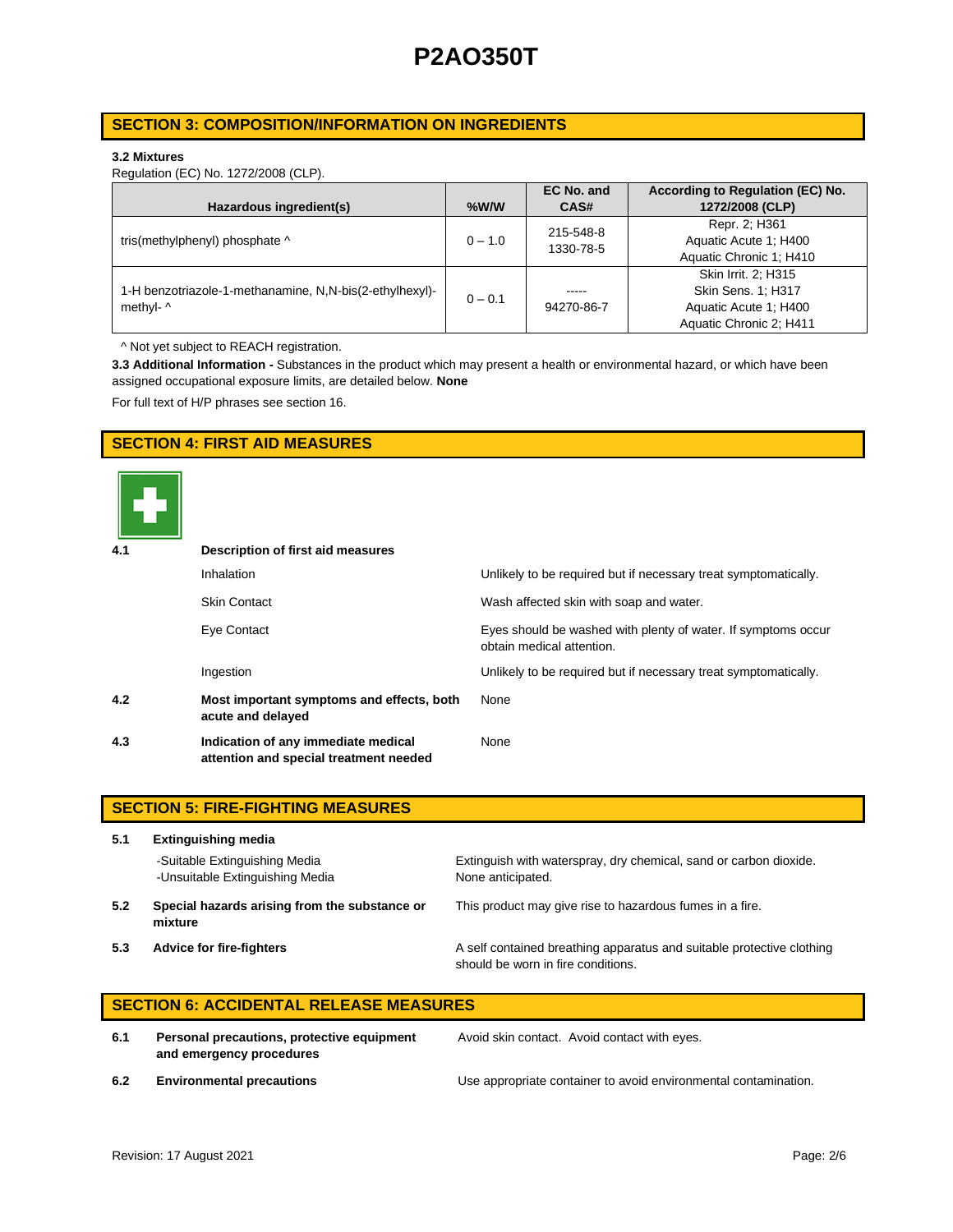**6.3 Methods and material for containment and cleaning up**

Contain and cover spilled substance with dry sand or earth or other suitable dry material. Transfer to a container for disposal or recovery.

- **6.4 Reference to other sections** None
- **6.5 Additional Information** None

- **SECTION 7: HANDLING AND STORAGE**
- 

**7.1 Precautions for safe handling Avoid skin contact. Avoid contact with eyes.** 

**7.2 Conditions for safe storage, including any incompatibilities**

-Storage Temperature **Store at room temperature.** 

**7.3 Specific end use(s) Lubricating agent** 

-Incompatible materials **Strong oxidising agents**.

## **SECTION 8: EXPOSURE CONTROLS/PERSONAL PROTECTION**

### **8.1 Control parameters**

**8.1.1 Occupational exposure limits**

|                   |                | LTEL (8 hr TWA | LTEL (8 hr                | <b>STEL</b> | <b>STEL</b>     |       |
|-------------------|----------------|----------------|---------------------------|-------------|-----------------|-------|
| <b>SUBSTANCE.</b> | <b>CAS No.</b> | ppm)           | $TWA$ ma/m <sup>3</sup> ) | (ppm)       | $(m\alpha/m^3)$ | Note: |
| None              | ----           | ----           | ----                      | ----        | ----            |       |

| <b>Biological limit value</b> |                   |                |                               |       |
|-------------------------------|-------------------|----------------|-------------------------------|-------|
| Limit value type              |                   |                |                               |       |
| (country of origin)           | <b>SUBSTANCE.</b> | <b>CAS No.</b> | <b>Biological limit value</b> | Note: |
| None known                    | ----              | ----           | ----                          | ----  |

| 8.1.2<br>8.2 | Recommended monitoring method<br><b>Exposure controls</b> | None                                                                                                                              |
|--------------|-----------------------------------------------------------|-----------------------------------------------------------------------------------------------------------------------------------|
| 8.2.1        | Appropriate engineering controls                          | Not normally required.                                                                                                            |
| 8.2.2        | Personal protection equipment                             |                                                                                                                                   |
|              | Eye/face protection                                       | Safety spectacles.                                                                                                                |
|              | Skin protection (Hand protection/ Other)                  | Not normally required.                                                                                                            |
|              | Respiratory protection                                    | Not normally required.                                                                                                            |
|              | Thermal hazards                                           | Not normally required.                                                                                                            |
| 8.2.3        | <b>Environmental Exposure Controls</b>                    | Use appropriate container to avoid environmental contamination.<br>Disposal should be in accordance with local, state or national |

legislation.Consult an accredited waste disposal contractor or the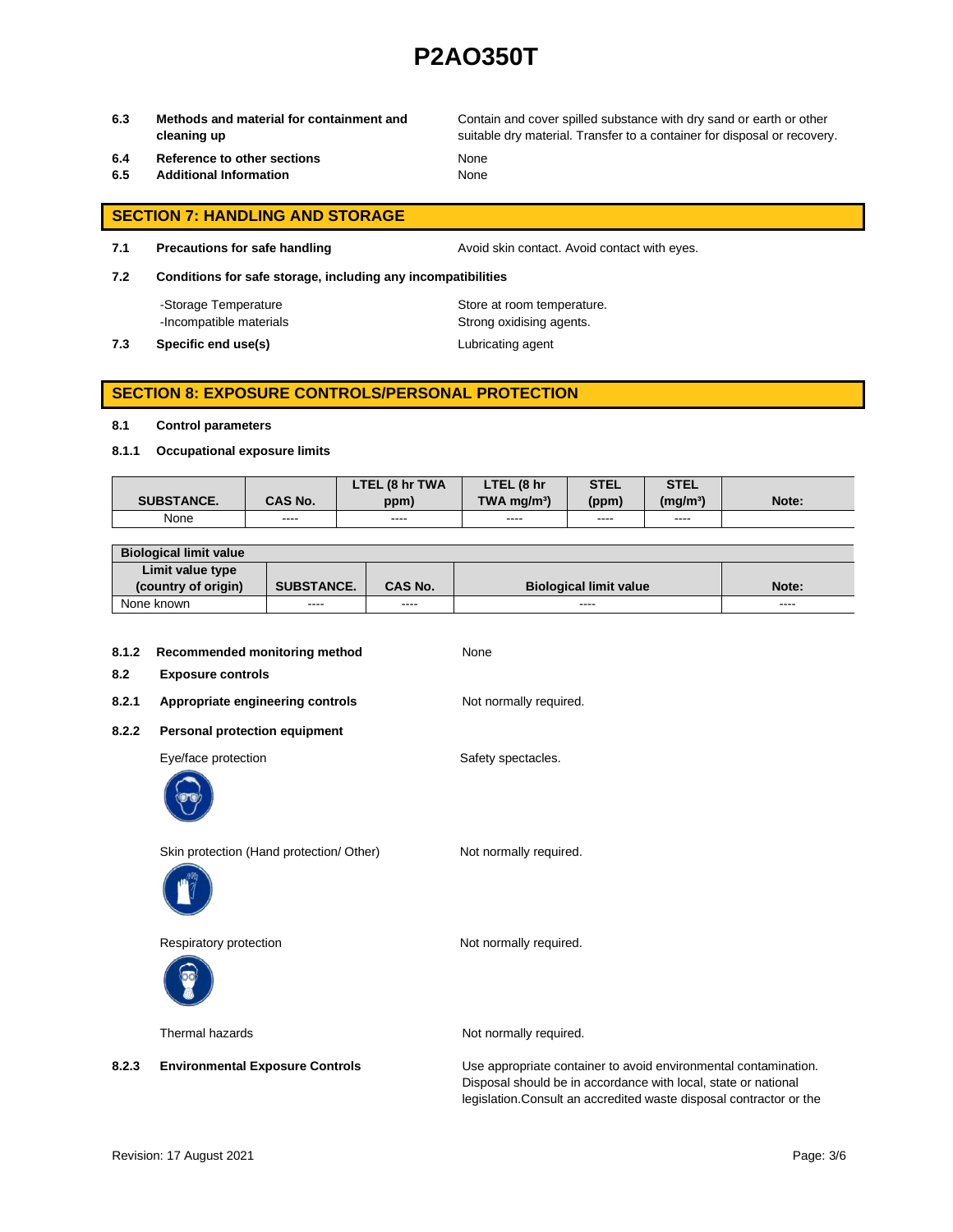local authority for advice.

## **SECTION 9: PHYSICAL AND CHEMICAL PROPERTIES**

#### **9.1 Information on basic physical and chemical properties**

| Appearance                                                 | Viscous liquid.                          |
|------------------------------------------------------------|------------------------------------------|
| Colour.                                                    | Amber, Clear.                            |
| Odour                                                      | Faint Petroleum-Like                     |
| Odour threshold (ppm)                                      | Not available                            |
| pH (Value)                                                 | Not available                            |
| Melting point $(^{\circ}C)$ / Freezing point $(^{\circ}C)$ | Not available                            |
| Boiling point/boiling range (°C):                          | Not determined.                          |
| Flash point $(^{\circ}C)$                                  | 232 [Open cup]                           |
| Evaporation rate                                           | Not applicable                           |
| Flammability (solid, gas)                                  | Not applicable                           |
| Explosive limit ranges                                     | Not applicable                           |
| Vapour pressure (Pascal)                                   | < 1                                      |
| Vapour density (Air=1)                                     | >1                                       |
| Density (g/ml)                                             | 0.83                                     |
| Solubility (Water)                                         | Insoluble.                               |
| Solubility (Other)                                         | Not available                            |
| Partition coefficient (n-Octanol/water)                    | Not available                            |
| Auto ignition point (°C)                                   | >282                                     |
| Decomposition temperature (°C)                             | Not available                            |
| Kinematic Viscosity (cSt) @ 40°C                           | 68-70 (Listed in: Product specification) |
| Explosive properties                                       | Not explosive.                           |
| Oxidising properties                                       | Not oxidising.                           |
|                                                            |                                          |

**9.2 Other information Not available.** 

## **SECTION 10: STABILITY AND REACTIVITY**

| <b>Reactivity</b><br>10.1 |
|---------------------------|
|---------------------------|

**10.2 Chemical stability** Stable.

- **10.3 Possibility of hazardous reactions** None anticipated.
- **10.4 Conditions to avoid** None
- **10.5 Incompatible materials** Oxidizers
- 10.6 **Hazardous Decomposition Product(s)** Carbon monoxide, Carbon dioxide

**10.1 Reactivity** Stable under normal conditions.

## **SECTION 11: TOXICOLOGICAL INFORMATION**

#### **11.1 Information on toxicological effects**

## **11.1.1 Substances**

Not applicable

## **11.1.2 Mixtures - By analogy with similar materials:**

| Acute toxicity                    | Not available. |
|-----------------------------------|----------------|
| Skin corrosion/irritation         | Not available. |
| Serious eye damage/irritation     | Not available. |
| Respiratory or skin sensitization | Not available. |
| Germ cell mutagenicity            | Not available. |
| Carcinogenicity                   | Not available. |
| Reproductive toxicity             | Not available. |
| STOT - single exposure            | Not available. |
| STOT - repeated exposure          | Not available. |
| Aspiration hazard                 | Not available. |

## **11.1.3 Substances in preparations / mixtures**

1-H benzotriazole-1-methanamine, N,N-bis(2-ethylhexyl)-methyl- (CAS No.94270-86-7)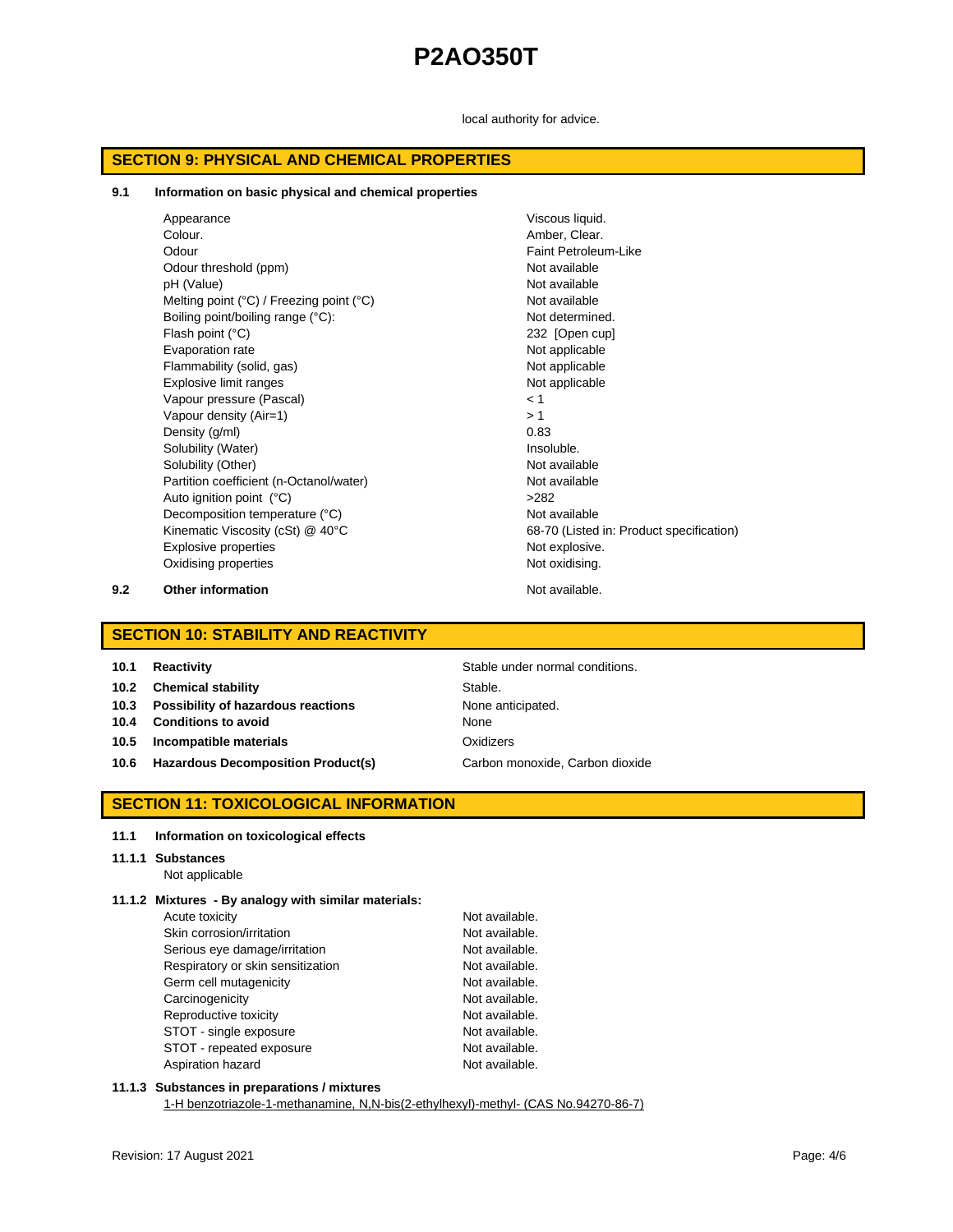|      | Acute toxicity                                   | Ingestion: LD50 3313 mg/kg (rat)                             |
|------|--------------------------------------------------|--------------------------------------------------------------|
|      |                                                  | Inhalation: No data                                          |
|      |                                                  | Dermal: LD50 > 2000 mg/kg (rat)                              |
|      | Skin corrosion/irritation                        | May cause irritation.                                        |
|      | Serious eye damage/irritation                    | May cause irritation.                                        |
|      | Respiratory or skin sensitization                | May cause an allergic skin reaction.                         |
|      | Germ cell mutagenicity                           | Not to be expected.                                          |
|      | Carcinogenicity                                  | Not to be expected.                                          |
|      | Reproductive toxicity                            | Not to be expected.                                          |
|      | STOT - single exposure                           | Not to be expected.                                          |
|      | STOT - repeated exposure                         | Not to be expected.                                          |
|      | Aspiration hazard                                | No data                                                      |
|      | tris(methylphenyl) phosphate (CAS No. 1330-78-5) |                                                              |
|      | Acute toxicity                                   | Ingestion: $LD50 > 20,000$ mg/kg (rat)                       |
|      |                                                  | Inhalation: $LC50 > 11.1$ mg/l (rat) (1 hour(s))             |
|      |                                                  | Dermal: LD50 3.7 g/kg (rabbit)                               |
|      | Skin corrosion/irritation                        |                                                              |
|      |                                                  | Slightly irritant (Skin).                                    |
|      | Serious eye damage/irritation                    | Non-irritant to rabbit eyes.<br>It is not a skin sensitiser. |
|      | Respiratory or skin sensitization                |                                                              |
|      | Germ cell mutagenicity                           | Negative                                                     |
|      | Carcinogenicity                                  | No data                                                      |
|      | Reproductive toxicity                            | Suspected of damaging fertility or the unborn child.         |
|      |                                                  | $LOAEL = 20$ mg/kg (Developmental)                           |
|      |                                                  | $NOEL = 20$ mg/kg (Maternal)                                 |
|      | STOT - single exposure                           | Not to be expected.                                          |
|      | STOT - repeated exposure                         | Not to be expected. Oral: $NOAEL = 1000$ mg/kg (rat)         |
|      | Aspiration hazard                                | No data                                                      |
| 11.2 | Other information                                | None known.                                                  |

## **SECTION 12: ECOLOGICAL INFORMATION**

| 12.1                                 | Toxicity -<br>Substances in preparations / mixtures                                                                                                                |                                                                                                                                                                                                                                                            |  |  |  |
|--------------------------------------|--------------------------------------------------------------------------------------------------------------------------------------------------------------------|------------------------------------------------------------------------------------------------------------------------------------------------------------------------------------------------------------------------------------------------------------|--|--|--|
|                                      | 1-H benzotriazole-1-methanamine, N,N-bis(2-ethylhexyl)-methyl- (CAS No.94270-86-7)                                                                                 |                                                                                                                                                                                                                                                            |  |  |  |
|                                      | <b>Acute toxicity</b>                                                                                                                                              | Fish: $LC50 = 1.3$ mg/l (96 hour) ( <i>Brachydanio rerio</i> )<br>Aquatic invertebrates: $EC50 = 2.05$ mg/l (48 hour) (D. magna)<br>Algae: EL50 = 0.976 mg/l (72 hour) (Desmodesmus subspicatus)                                                           |  |  |  |
|                                      | <b>Long Term Toxicity</b>                                                                                                                                          | Algae: $EC10 = 0.586$ mg/l (72 hour) (Desmodesmus subspicatus)                                                                                                                                                                                             |  |  |  |
|                                      | tris(methylphenyl) phosphate (CAS No. 1330-78-5)                                                                                                                   |                                                                                                                                                                                                                                                            |  |  |  |
|                                      | <b>Acute toxicity</b>                                                                                                                                              | Fish LC50 = $0.06$ mg/l (96 hour) ( <i>Rainbow trout</i> )<br>Fish LC50 = 44.8 mg/l (96 hour) (Fathead minnow)<br>Aquatic invertebrates: $EC50 = 146 \mu g/l$ (48 hour) (D. magna)<br>Algae $EL50 > 2500 \mu g/l$ (72 hour) / (96 hour) (S. capricornutum) |  |  |  |
|                                      | Long Term                                                                                                                                                          | Aquatic invertebrates: $NOEC = 0.011 - 0.019$ mg/l (Survival) (G.<br><i>pseudolimnaeus</i> )                                                                                                                                                               |  |  |  |
| 12.2<br>12.3<br>12.4<br>12.5<br>12.6 | Persistence and degradability<br><b>Bioaccumulative potential</b><br><b>Mobility in soil</b><br><b>Results of PBT and vPvB assessment</b><br>Other adverse effects | Not available<br>Not available<br>No data<br>Not classified as PBT or vPvB.<br>None known.                                                                                                                                                                 |  |  |  |